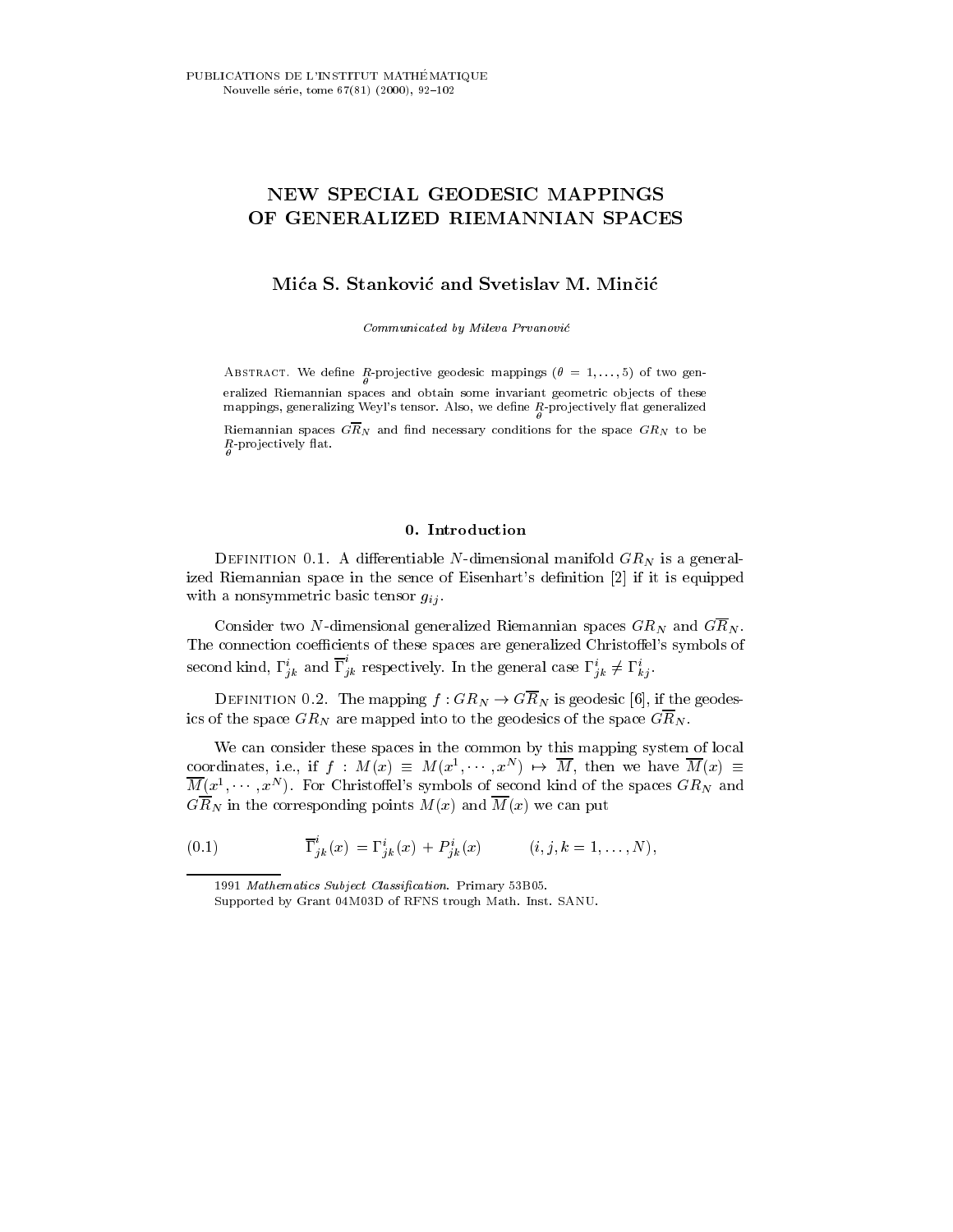where  $F_{ik}(x)$  is the deformation tensor of the connection 1 of  $G_{RN}$  according to the mapping  $f: GR_N \to G\overline{R}_N$ .

A necessary and sufficient condition [6] for the mapping  $f : GR_N \to \overline{GR}_N$  to be geodesic is that the deformation tensor  $F_{ik}$  from (0.1) at the mapping f has the form

(0.2) 
$$
P_{jk}^{i}(x) = \delta_{j}^{i} \psi_{k}(x) + \delta_{k}^{i} \psi_{j}(x) + \xi_{jk}^{i}(x),
$$

where

(0.3) 
$$
\psi_i(x) = \frac{1}{N+1} (\overline{\Gamma}_{i\alpha}^{\alpha}(x) - \Gamma_{i\alpha}^{\alpha}(x)), \ \xi_{jk}^i(x) = P_{j^k}^i = \frac{1}{2} (P_{jk}^i - P_{kj}^i).
$$

In a generalized Riemannian space we can define four kinds of covariant derivative [3,4]. Denote by ji]. A covariant delivative of the kind and Gravit clear of the Gravit Clear  $\sim$  11  $\sim$  11  $\sim$ respectively.

For the torsion tensor of the space  $GR_N$  it holds (eq. (2.10) in [6])

$$
\Gamma^{\alpha}_{\substack{i\alpha\\ \vee}} = 0.
$$

In the space  $GR_N$  we have five independent curvature tensors [5]:

$$
(0.5) \t\t R_{1\ jmn}^i = \Gamma_{jm,n}^i - \Gamma_{jn,m}^i + \Gamma_{jm}^\alpha \Gamma_{\alpha n}^i - \Gamma_{jn}^\alpha \Gamma_{\alpha m}^i,
$$

$$
(0.6) \t\t R_{\frac{j}{2}jmn}^{i} = \Gamma_{mj,n}^{i} - \Gamma_{nj,m}^{i} + \Gamma_{mj}^{\alpha} \Gamma_{n\alpha}^{i} - \Gamma_{nj}^{\alpha} \Gamma_{m\alpha}^{i},
$$

$$
(0.7) \tR_{3}^{i}{}_{jmn} = \Gamma_{jm,n}^{i} - \Gamma_{nj,m}^{i} + \Gamma_{jm}^{\alpha} \Gamma_{n\alpha}^{i} - \Gamma_{nj}^{\alpha} \Gamma_{\alpha m}^{i} + \Gamma_{nm}^{\alpha} (\Gamma_{\alpha j}^{i} - \Gamma_{j\alpha}^{i}),
$$

(0.8) 
$$
R^i_{jmn} = \Gamma^i_{jm,n} - \Gamma^i_{nj,m} + \Gamma^\alpha_{jm}\Gamma^i_{n\alpha} - \Gamma^\alpha_{nj}\Gamma^i_{\alpha m} + \Gamma^\alpha_{mn}(\Gamma^i_{\alpha j} - \Gamma^i_{j\alpha}),
$$

(0.9) 
$$
R^i_{\substack{j,mn}} = \frac{1}{2} (\Gamma^i_{jm,n} + \Gamma^i_{mj,n} - \Gamma^i_{jn,m} - \Gamma^i_{nj,m} + \Gamma^{\alpha}_{jm} \Gamma^i_{\alpha n} + \Gamma^{\alpha}_{mj} \Gamma^i_{n\alpha} - \Gamma^{\alpha}_{jn} \Gamma^i_{m\alpha} - \Gamma^{\alpha}_{nj} \Gamma^i_{\alpha m}).
$$

Denote by  $R_{jmn}$  ( $\sigma = 1, \ldots, 5$ ) the corresponding curvature tensors of the space  $GR_N$  .

In the case of a geodesic mapping  $f: R_N \to \overline{R}_N$  of Riemannian spaces  $R_N$  and  $\overline{R}_N$  we have an invariant geometric object ([8, p. 80] or [1, eq. (37.5)]):

(0.10) 
$$
W^{i}_{jmn} = R^{i}_{jmn} + \frac{1}{N-1} (\delta^{i}_{m} R_{jn} - \delta^{i}_{n} R_{jm}).
$$

where  $R^i_{jmn}$  is Riemann-Christoffel's curvature tensor of the space  $R_N$ , and  $R_{jm}$  is Ricci's tensor. The object  $W^i_{mn}$  is called *Weyl's tensor*, or the tensor of projective curvature [1], [8]. Having a geodesic mapping of two generalized Riemannian spaces, we can not find a generalization of Weyl's tensor as an invariant of geodesic mapping in the general case. For that reason in [7] we defined a special geodesic mapping  $f$  : Growled equitorsion is the called equitorsion for a mapping. Here we describe  $\alpha$ and study new kinds of geodesic mappings of generalized Riemannian spaces.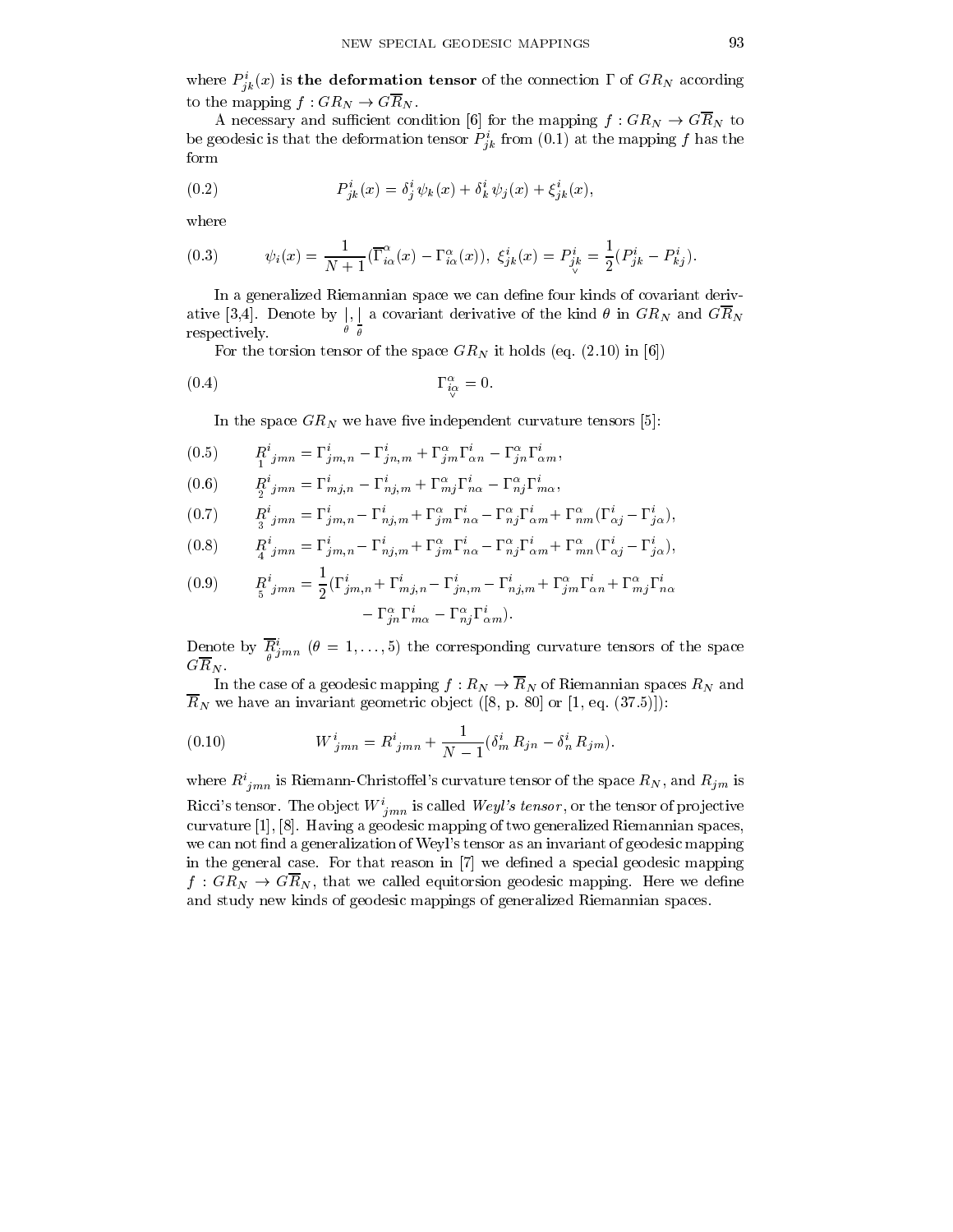#### $1.$   $R$  projective mappings

 $-$  1.1.1.The geodesic mapping finite if  $\alpha$  is really in Results in Results in Terms in Results in Results in Results in Results in Results in Results in Results in Results in Results in Results in Results in Results in the following condition is satisfied

(1.1)  
\n
$$
\delta_j^i \left( \frac{p_{mn} - p_{nm}}{1} \right) + \delta_m^i \frac{p_{jn} - \delta_n^i}{1} \frac{p_{jm}}{1} + (\delta_n^i \xi_{jm}^{\alpha} - \delta_m^i \xi_{jn}^{\alpha}) \psi_{\alpha} \n+ 2 \psi_j \xi_{mn}^i + \xi_{jm}^{\alpha} \xi_{\alpha n}^i - \xi_{jn}^{\alpha} \xi_{\alpha m}^i + 2 \Gamma_{mn}^i \psi_j + 2 \Gamma_{mn}^{\alpha} \psi_{\alpha} \delta_j^i \n+ 2 \Gamma_{mn}^{\alpha} \xi_{j\alpha}^i = 0,
$$

where

$$
\begin{aligned} \mathcal{D}_{1}^{j m} &= \frac{N-1}{N+1} \xi_{j m}^{\alpha} \psi_{\alpha} - \frac{1}{N^{2}-1} (4 \Gamma_{mj}^{\alpha} \psi_{\alpha} + 2 \Gamma_{mj}^{\alpha} \xi_{j \alpha}^{\beta} - 2 \Gamma_{j \beta}^{\alpha} \xi_{m \alpha}^{\beta}) \\ &- \frac{1}{N-1} (\xi_{j \beta}^{\alpha} \xi_{\alpha m}^{\beta} - 2 \Gamma_{mj}^{\alpha} \psi_{\alpha} - 2 \Gamma_{mj}^{\alpha} \xi_{j \alpha}^{\beta}), \end{aligned}
$$

and mj, as in (0.3), denotes an antisymmetric with with respect to indices m and j.

 $\sim$  dimension  $\sim$  . The space Grop is R is projectively from it there exists an R  $\sim$ productive mapping of the space GRN to a space GRN to a space  $\alpha$  , to a space  $\beta$  interest connection coeffitients in special coordinates are zero).

Using  $(0.1)$ , we get the relation between the first kind curvature tensors  $(0.5)$ of the spaces  $GR_N$  and  $GR_N$ 

(1.2) 
$$
\overline{R}_{jmn}^i = R_{jmn}^i + P_{jm|n}^i - P_{jn|m}^i + P_{jm}^\alpha P_{\alpha n}^i - P_{jn}^\alpha P_{\alpha m}^i + 2\Gamma_{mp}^\alpha P_{j\alpha}^i.
$$

Denoting

(1.3) 
$$
\psi_{mn} = \psi_{m}{}_{\vert n} - \psi_m \psi_n \quad (\theta = 1, 2)
$$

and substituting  $P$  with respect to  $(0.2)$  in  $(1.2)$ , we obtain

(1.4)  
\n
$$
\overline{R}_{jmn}^i = R_{jmn}^i + \delta_j^i (\psi_{mn} - \psi_{nm}) + \delta_m^i \psi_{jn} - \delta_n^i \psi_{jm} - \delta_m^i \xi_{jn}^\alpha \psi_\alpha
$$
\n
$$
+ \delta_n^i \xi_{jm}^\alpha \psi_\alpha + \xi_{jm\vert n}^i - \xi_{jn\vert m}^i + 2\psi_j \xi_{mn}^i + \xi_{jm}^\alpha \xi_{\alpha n}^i - \xi_{jn}^\alpha \xi_{\alpha m}^i
$$
\n
$$
+ 2\Gamma_{m,n}^i \psi_j + 2\Gamma_{m,n}^\alpha \psi_\alpha \delta_j^i + 2\Gamma_{m,n}^\alpha \xi_{j\alpha}^i.
$$

Contracting  $(1.4)$  with respect to i and n and using  $(0.4)$  we get

(1.5) 
$$
\overline{R}_{jm} = R_{jm} - 2\psi_{jm} + (1 - N)\psi_{jm} + (N - 1)\xi_{jm}^{\alpha}\psi_{\alpha} + \xi_{jm}^{\beta} \\ - \xi_{j\beta}^{\alpha}\xi_{\alpha m}^{\beta} + 2\Gamma_{m\beta}^{\beta}\psi_{j} + 2\Gamma_{mj}^{\alpha}\psi_{\alpha} + 2\Gamma_{m\beta}^{\alpha}\xi_{j\alpha}^{\beta}.
$$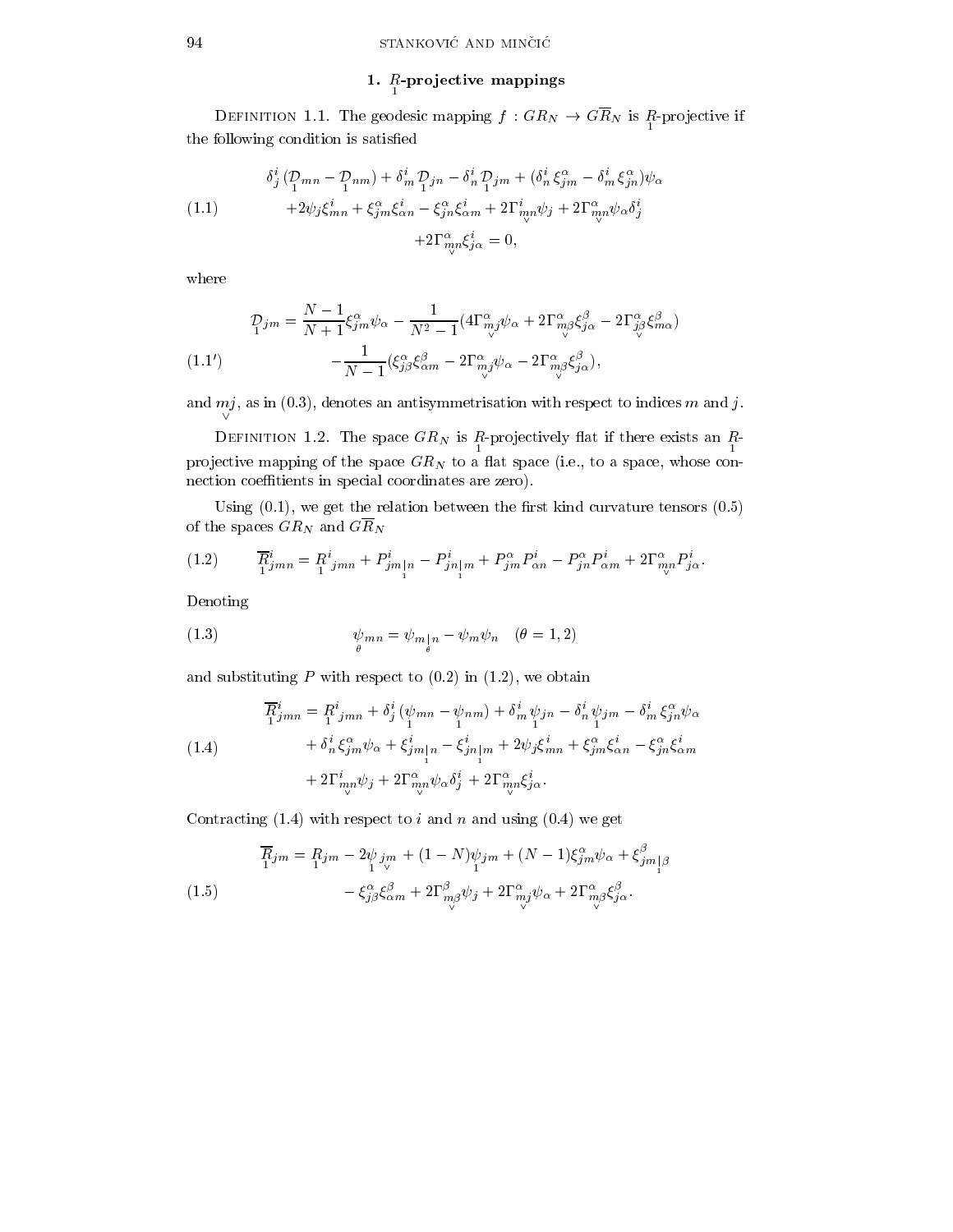$\frac{1}{1}$ jm and  $\frac{1}{1}$ jm denote the space dina Ricci tensors of the space Green Green Green Green respectively.

From  $(1.5)$  we obtain

(1.6)  
\n
$$
(1+N)\psi_{jm} = R_{j_m} - \overline{R}_{j_m} + (N-1)\xi_{jm}^{\alpha}\psi_{\alpha} + \xi_{jm}^{\beta} + 2\Gamma_{mj}^{\alpha}\psi_{\alpha} + \Gamma_{mj}^{\alpha}\xi_{j\beta}^{\beta} - \Gamma_{j\beta}^{\alpha}\xi_{m\alpha}^{\beta}.
$$
\n
$$
(1.6)
$$

Substituting (0.3) in (1.6) we get

$$
\overline{R}_{jm} = R_{jm} - \frac{1}{N+1} \left[ 2R_{jm} - 2\overline{R}_{jm} + 2(N-1)\xi_{jm}^{\alpha}\psi_{\alpha} + 2\xi_{jm}^{\beta}\right] \n+ 4\Gamma_{mj}^{\alpha}\psi_{\alpha} + 2\Gamma_{mj}^{\alpha}\xi_{j\alpha}^{\beta} - 2\Gamma_{jj}^{\alpha}\xi_{m\alpha}^{\beta}\right] + (1-N)\psi_{jm} + (N-1)\xi_{jm}^{\alpha}\psi_{\alpha} \n+ \xi_{jm}^{\beta} - \xi_{jj}^{\alpha}\xi_{\alpha m}^{\beta} + 2\Gamma_{mj}^{\alpha}\psi_{\alpha} + 2\Gamma_{mj}^{\alpha}\xi_{j\alpha}^{\beta},
$$

i.e.

$$
(N-1)\psi_{jm} = R_{jm} - \overline{R}_{jm} - \frac{1}{N+1} \left[ 2R_{j\stackrel{m}{\nu}} - 2\overline{R}_{j\stackrel{m}{\nu}} + 2(N-1)\xi_{jm}^{\alpha}\psi_{\alpha} \right]
$$
  

$$
(1.7) \qquad + 2\xi_{jm}^{\beta}{}_{|\beta} + 4\Gamma_{mj}^{\alpha}\psi_{\alpha} + 2\Gamma_{mj}^{\alpha}\xi_{j\alpha}^{\beta} - 2\Gamma_{j\stackrel{\alpha}{\beta}}^{\alpha}\xi_{m\alpha}^{\beta} \right] + (N-1)\xi_{jm}^{\alpha}\psi_{\alpha} + \xi_{jm}^{\beta}{}_{|\beta}
$$
  

$$
- \xi_{j\beta}^{\alpha}\xi_{\alpha m}^{\beta} + 2\Gamma_{mj}^{\alpha}\psi_{\alpha} + 2\Gamma_{mj}^{\alpha}\xi_{j\alpha}^{\beta}.
$$

Replacing (1.7) in (1.4) we get

$$
\overline{R}^i_{jmn} = R^i_{jmn} + \frac{1}{N-1} \delta^i_j \left\{ R_{mn} - \overline{R}_{mn} - \frac{1}{N+1} \left[ 2R_{mp} - 2\overline{R}_{mp} \right. \right.\n+ 2(N-1)\xi^{\alpha}_{mn}\psi_{\alpha} + 2\xi^{\beta}_{mn}{}_{\vert \beta} + 4\Gamma^{\alpha}_{mp}\psi_{\alpha} + 2\Gamma^{\alpha}_{n\beta}\xi^{\beta}_{m\alpha} - 2\Gamma^{\alpha}_{m\beta}\xi^{\beta}_{n\alpha} \right.\n+ (N-1)\xi^{\alpha}_{mn}\psi_{\alpha} + \xi^{\beta}_{mn}{}_{\vert \beta} - \xi^{\alpha}_{m\beta}\xi^{\beta}_{m} + 2\Gamma^{\alpha}_{nm}\psi_{\alpha} + 2\Gamma^{\alpha}_{n\beta}\xi^{\beta}_{m\alpha} - R_{nm} + \overline{R}_{nm} \n+ \frac{1}{N+1} \left[ 2R_{nm} - 2\overline{R}_{nm} + 2(N-1)\xi^{\alpha}_{nm}\psi_{\alpha} + 2\xi^{\beta}_{nm}{}_{\vert \beta} + 4\Gamma^{\alpha}_{mp}\psi_{\alpha} \n+ 2\Gamma^{\alpha}_{m\beta}\xi^{\beta}_{n\alpha} - 2\Gamma^{\alpha}_{n\beta}\xi^{\beta}_{mn} \right] - (N-1)\xi^{\alpha}_{nm}\psi_{\alpha} - \xi^{\beta}_{nm}{}_{\vert \beta} + \xi^{\alpha}_{n\beta}\xi^{\beta}_{nm} - 2\Gamma^{\alpha}_{mn}\psi_{\alpha} \n- 2\Gamma^{\alpha}_{m\beta}\xi^{\beta}_{n\alpha} + \frac{1}{N-1} \delta^i_{m} \left\{ R_{jn} - \overline{R}_{jn} - \frac{1}{N+1} \left[ 2R_{jn} - 2\overline{R}_{jn} + 2(n-1)\xi^{\alpha}_{jn}\psi_{\alpha} \n+ 2\xi^{\beta}_{jn}{}_{\vert \beta} + 4\Gamma^{\alpha}_{nj}\psi_{\alpha} + 2\Gamma^{\alpha}_{n\beta}\xi^{\beta}_{jn} - 2\Gamma^{\alpha}_{j\beta}\xi^{\beta}_{n\alpha} \right] + (N-1)\xi^{\alpha}_{jn}\psi_{\alpha} + \xi^{\beta}_{jn}{}_{\vert \beta} - \xi^{\alpha}_{j\beta}\xi^{\beta}_{nn} \n+ 2\Gamma^{\alpha}_{nj
$$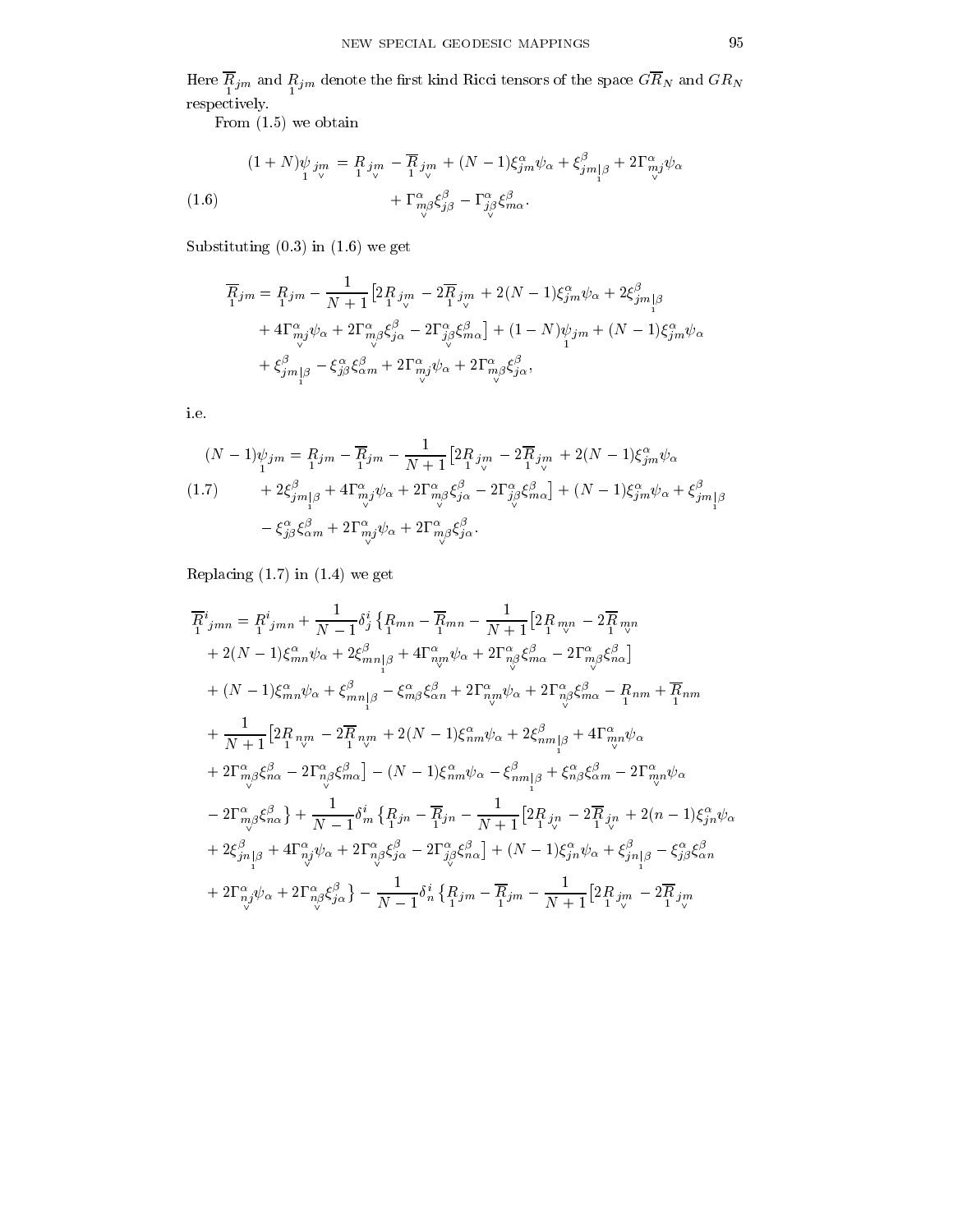$$
+ 2(N-1)\xi_{jm}^{\alpha}\psi_{\alpha} + 2\xi_{jm}^{\beta}{}_{\beta} + 4\Gamma_{mj}^{\alpha}\psi_{\alpha} + 2\Gamma_{mj}^{\alpha}\xi_{jn}^{\beta} - 2\Gamma_{j\beta}^{\alpha}\xi_{m\alpha}^{\beta}] + (N-1)\xi_{jm}^{\alpha}\psi_{\alpha} + \xi_{jm\beta}^{\beta} - \xi_{j\beta}^{\alpha}\xi_{\alpha m}^{\beta} + 2\Gamma_{mj}^{\alpha}\psi_{\alpha} + 2\Gamma_{mj}^{\alpha}\xi_{j\alpha}^{\beta}\} + (\delta_{n}^{i}\xi_{jm}^{\alpha} - \delta_{m}^{i}\xi_{jn}^{\alpha})\psi_{\alpha} + \xi_{jm\beta}^{i}{}_{n} - \xi_{jn\beta}^{i}{}_{m} + 2\psi_{j}\xi_{mn}^{i} + \xi_{jm}^{\alpha}\xi_{\alpha n}^{i} - \xi_{jn}^{\alpha}\xi_{\alpha m}^{i} + 2\Gamma_{mn}^{i}{}_{n}\psi_{j} + 2\Gamma_{mn}^{\alpha}\psi_{\alpha}\delta_{j}^{i} + 2\Gamma_{mn}^{\alpha}\xi_{j\alpha}^{i}.
$$

Taking into account  $(1.1)$  and  $(1.1')$ , we can write the last equation in the form

(1.8) 
$$
\overline{W}(\overline{R})^i_{jmn} = W(R)^i_{jmn},
$$

where

(1.9) W(R ) <sup>i</sup> jmn <sup>=</sup> <sup>R</sup> jmn <sup>+</sup> 2 + 1 <sup>i</sup> <sup>j</sup> <sup>R</sup> 1 mn \_ <sup>+</sup> 1 N<sup>2</sup> -(NR jn <sup>R</sup> 1 nj ) im (NR jm <sup>R</sup> 1 mj ) in 2 + 1 <sup>i</sup> <sup>j</sup> mn \_ j1 1 + 1 im jn \_ j1 + 1 + 1 in jm \_ j1 i jm \_ j1n <sup>i</sup> jn \_ j1m:

Therefore, we proved the next theorem

**THEOREM 1.1.** The tensor  $(1.9)$  is an invariant of an R-projective mapping.  $\frac{1}{2}$  HEOREM 1.2. If GRN is R-projectively mat, then

(1.10) 
$$
W(P_1)^{i}{}_{jmn} = 0.
$$

*Proof.* GRN is a flat space. Then by (1.9) we get  $W(\Lambda)_{jmn} = 0$ , and using (1.8) we can see that (1.10) holds.  $\Box$ 

#### $\Delta$ .  $R$ -projective mappings

 $\frac{1}{2}$  is defined an  $\frac{1}{2}$  . The geodesic mapping f  $\frac{1}{2}$  is  $\frac{1}{2}$  if  $\frac{1}{2}$  is  $\frac{1}{2}$  is  $\frac{1}{2}$  if  $\frac{1}{2}$  is  $\frac{1}{2}$  if  $\frac{1}{2}$  is  $\frac{1}{2}$  if  $\frac{1}{2}$  is  $\frac{1}{2}$  if  $\frac{1}{2}$  if  $\frac{1}{$ the following condition is satised

$$
\delta_j^i \left( \mathcal{D}_{mn} - \mathcal{D}_{nm} \right) + \delta_m^i \mathcal{D}_{jn} - \delta_n^i \mathcal{D}_{jm} + (\delta_n^i \xi_{mj}^\alpha - \delta_m^i \xi_{nj}^\alpha) \psi_\alpha \n+ 2 \psi_j \xi_{nm}^i + \xi_{mj}^\alpha \xi_{n\alpha}^i - \xi_{nj}^\alpha \xi_{m\alpha}^i + 2 \Gamma_{nm}^i \psi_j + 2 \Gamma_{nm}^\alpha \psi_\alpha \delta_j^i \n+ 2 \Gamma_{nm}^\alpha \xi_{\alpha j}^i = 0,
$$

where

$$
\mathcal{D}_{j\acute{m}} = \frac{N-1}{N+1} \xi^{\alpha}_{mj} \psi_{\alpha} - \frac{1}{N^2-1} (4\Gamma^{\alpha}_{mj} \psi_{\alpha} + 2\Gamma^{\alpha}_{\beta m} \xi^{\beta}_{\alpha j} - 2\Gamma^{\alpha}_{\beta j} \xi^{\beta}_{\alpha m}) - \frac{1}{N-1} (\xi^{\alpha}_{\beta j} \xi^{\beta}_{m\alpha} - 2\Gamma^{\alpha}_{j\acute{\alpha}} \psi_{\alpha} - 2\Gamma^{\alpha}_{\beta m} \xi^{\beta}_{\alpha j}).
$$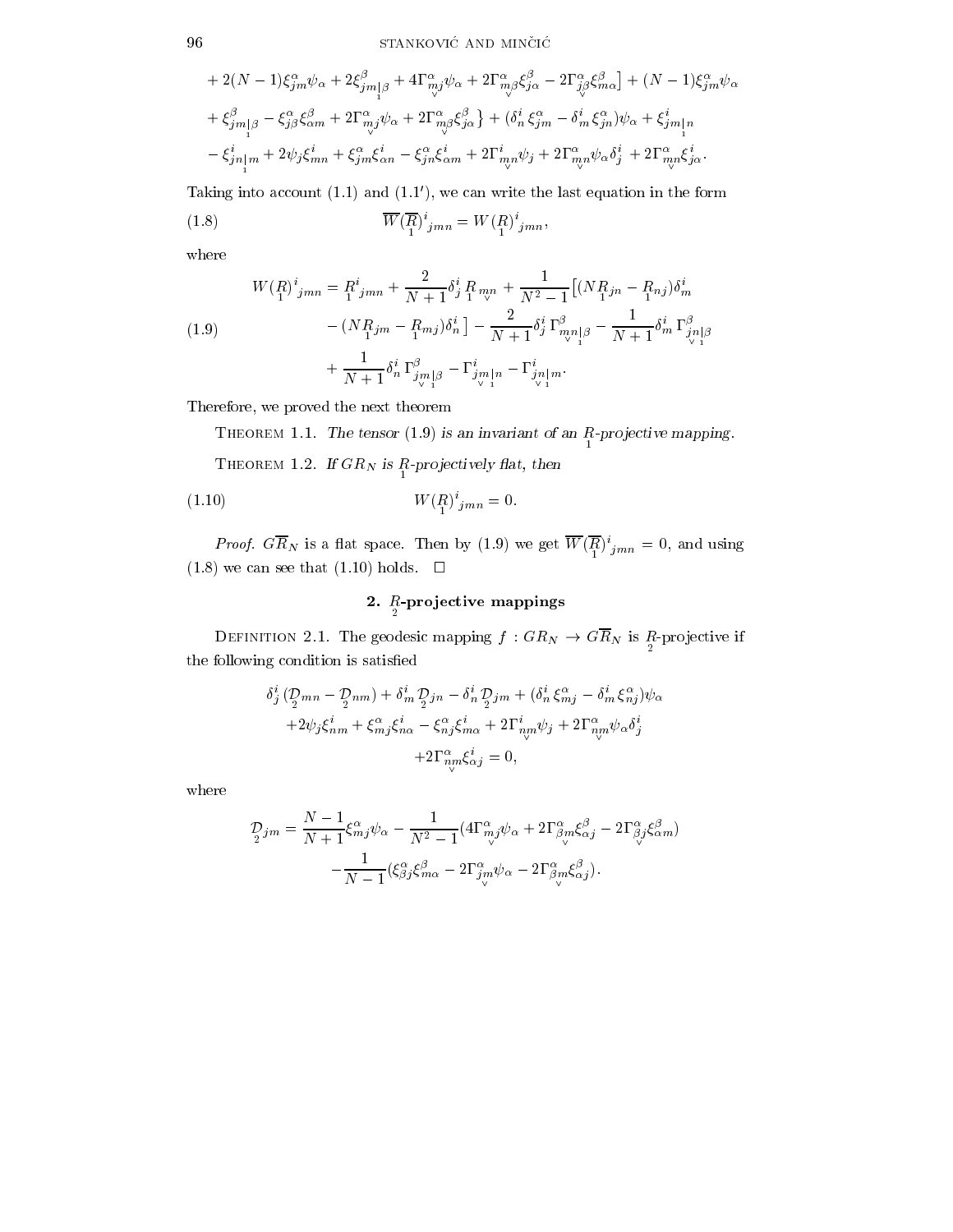-pro jectively and space Gravely is averaged in the space of the space of the space  $\sim$ pro jective mapping processes the space. We would consider the space GRN into a space  $\alpha$ 

For curvature tensors of the second kind (0.6) of the spaces  $GR_N$  and  $G\overline{R}_N$  we get the relation

$$
\overline{R}^i_{2jmn} = R^i_{2jmn} + P^i_{mj\vert n} - P^i_{nj\vert m} + P^\alpha_{mj} P^i_{n\alpha} - P^\alpha_{nj} P^i_{m\alpha} + 2\Gamma^\alpha_{\nu\sigma} P^i_{\alpha j},
$$

i.e., using (0.2) and (1.3),

$$
\overline{R}_{2\, jmn}^{i} = \frac{R}{2}^{i}{}_{jmn} + \delta_{j}^{i} (\psi_{mn} - \psi_{nm}) + \delta_{m}^{i} \psi_{jn} - \delta_{n}^{i} \psi_{jm}
$$
\n
$$
- \delta_{m}^{i} \xi_{nj}^{\alpha} \psi_{\alpha} + \delta_{n}^{i} \xi_{mj}^{\alpha} \psi_{\alpha} + \xi_{mj}^{i}{}_{|n} - \xi_{nj}^{i}{}_{|m} + 2\psi_{j}\xi_{nm}^{i} + \xi_{mj}^{\alpha}\xi_{n\alpha}^{i}
$$
\n
$$
- \xi_{nj}^{\alpha}\xi_{m\alpha}^{i} + 2\Gamma_{nm}^{i} \delta_{j}^{i} + 2\Gamma_{nm}^{\alpha} \psi_{\alpha} \delta_{j}^{i} + 2\Gamma_{nm}^{\alpha}\xi_{\alpha j}^{i}.
$$

Analogously to the previous case, we get an invariant of an <sup>R</sup> -pro jective mapping  $f:GR_N \to G\overline{R}_N$ 

$$
W\left(\underset{2}{R}\right)^{i}{}_{jmn} = \underset{2}{R}^{i}{}_{jmn} + \frac{2}{N+1} \delta^{i}_{j} \underset{2}{R}{}_{m,n} + \frac{1}{N^{2}-1} \left[ (N \underset{2}{R}{}_{jn} - \underset{2}{R}{}_{nj}) \delta^{i}_{m} \right] - (N \underset{2}{R}{}_{jm} - \underset{2}{R}{}_{mj}) \delta^{i}_{n} \left] - \frac{2}{N+1} \delta^{i}_{j} \Gamma^{{\beta}_{n}}{}_{m}{}_{n}{}_{\beta} - \frac{1}{N+1} \delta^{i}_{m} \Gamma^{{\beta}_{nj}}{}_{\beta} \right) + \frac{1}{N+1} \delta^{i}_{n} \Gamma^{{\beta}_{nj}}{}_{n}{}_{\gamma}{}_{2}{}^{\beta} - \Gamma^{i}_{mj}{}_{n}{}_{n} - \Gamma^{i}_{nj}{}_{n}{}_{n}.
$$

Consequently, the next theorems are valid

Theorem 2.1. The tensor (2:1) is an invariant of an <sup>R</sup> -pro jective mapping.I HEOREM 2.2. If GIV is R-projectively hat then we have

$$
W\left(\underset{2}{R}\right)^{i}{}_{jmn} = 0.
$$

### $\mathbf{J}$ .  $R$ -projective mappings

 $\frac{3}{3}$  frequences if  $\frac{3}{3}$  if  $\frac{3}{3}$  if  $\frac{3}{3}$  if  $\frac{3}{3}$  if  $\frac{3}{3}$  if  $\frac{3}{3}$  if  $\frac{3}{3}$  if  $\frac{3}{3}$ the following condition holds

(3.1) 
$$
\delta_j^i \left( \mathcal{D}_{mn} - \mathcal{D}_{nm} \right) + \delta_m^i \mathcal{D}_{jn} - \delta_n^i \mathcal{D}_{jm} + 2(\delta_j^i \Gamma_{mp}^{\alpha} + \delta_m^i \Gamma_{jn}^{\alpha}) \psi_{\alpha} + (\delta_n^i \xi_{jm}^{\alpha} - \delta_m^i \xi_{nj}^{\alpha}) \psi_{\alpha} + \xi_{jm}^{\alpha} \xi_{n\alpha}^i - \xi_{jn}^{\alpha} \xi_{\alpha m}^i + 2 \psi_n (\Gamma_{mj}^i + \xi_{mj}^i) + 2 \psi_m (\Gamma_{nj}^i + \xi_{nj}^i) + 2 \xi_{nm}^{\alpha} (\Gamma_{\alpha j}^i + \xi_{\alpha j}^i) = 0,
$$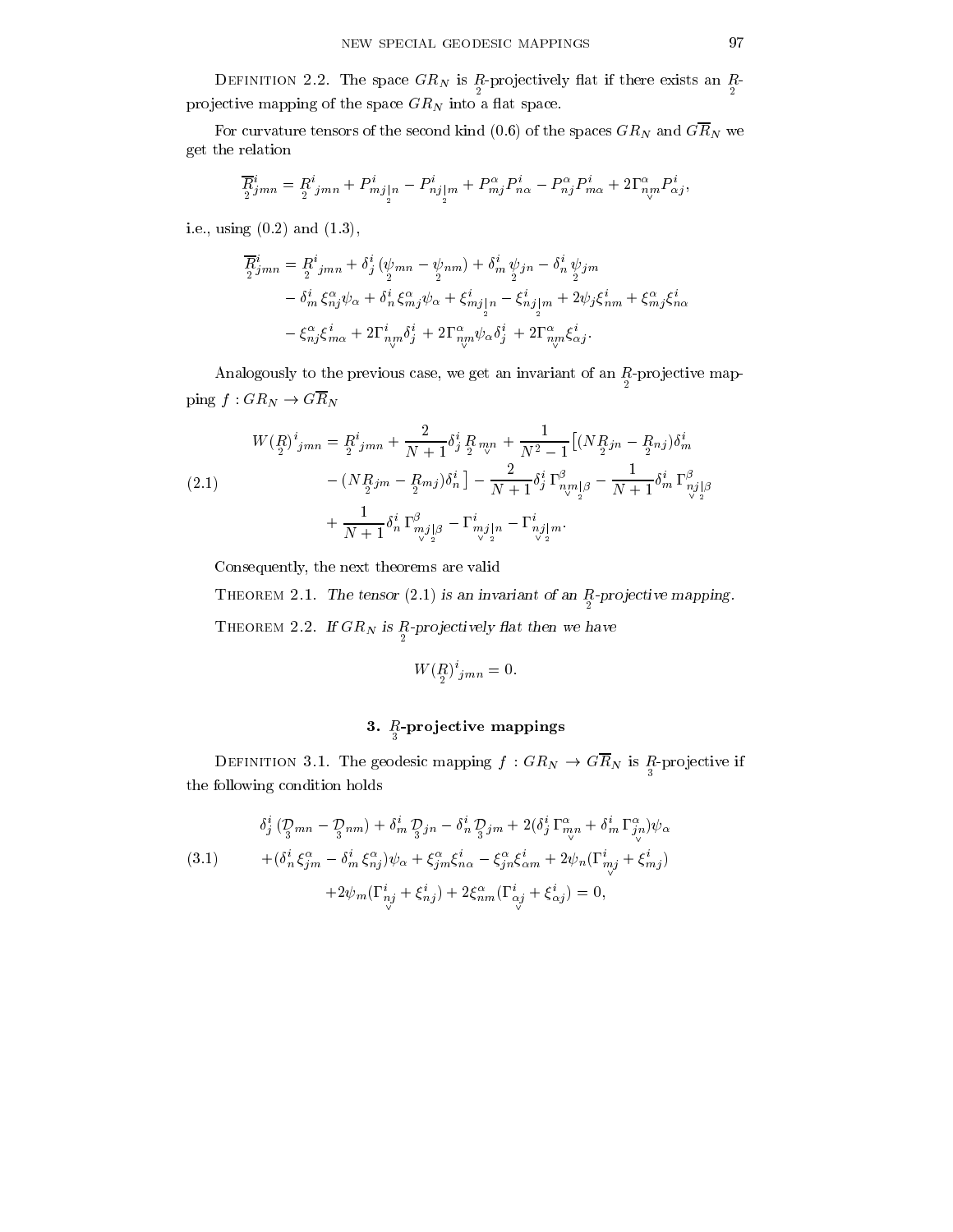where

$$
Q_{j\,m} = \xi_{jm}^{\alpha}\psi_{\alpha} - \frac{1}{N^2 - 1}\left[4\psi_{\beta}(\Gamma_{mj}^{\beta} + \xi_{mj}^{\beta}) + 2\xi_{\beta m}^{\alpha}\Gamma_{\alpha j}^{\beta} - 2\xi_{\beta j}^{\alpha}\Gamma_{\alpha m}^{\beta}\right] \n+ \frac{1}{N - 1}\left[\xi_{j\beta}^{\alpha}\xi_{\alpha m}^{\beta} + 2\psi_{\beta}(\Gamma_{mj}^{\beta} + \xi_{mj}^{\beta}) + 2\xi_{\beta m}^{\alpha}(\Gamma_{\alpha j}^{\beta} + \xi_{\alpha j}^{\beta})\right].
$$
\n(3.1')

 $\frac{3}{3}$  proposed  $\frac{3}{3}$  proposed  $\frac{3}{3}$  proposed  $\frac{3}{3}$ projective mapping of the space  $GR_N$  into a flat space.

In the case of curvature tensors of the third kind (0.7) of the spaces  $GR_N$  and  $G\overline{R}_{N}$  we get the relation

$$
\overline{R}^i_{\overline{3}}_{\overline{3}}{}_{\overline{3}}{}_{\overline{3}}{}_{\overline{3}}{}_{\overline{3}}{}_{\overline{3}}{}_{\overline{3}}{}_{\overline{3}}{}_{\overline{3}}{}_{\overline{3}}{}_{\overline{3}}{}_{\overline{3}}{}_{\overline{3}}{}_{\overline{3}}{}_{\overline{3}}{}_{\overline{3}}{}_{\overline{3}}{}_{\overline{3}}{}_{\overline{3}}{}_{\overline{3}}{}_{\overline{3}}{}_{\overline{3}}{}_{\overline{3}}{}_{\overline{3}}{}_{\overline{3}}{}_{\overline{3}}{}_{\overline{3}}{}_{\overline{3}}{}_{\overline{3}}{}_{\overline{3}}{}_{\overline{3}}{}_{\overline{3}}{}_{\overline{3}}{}_{\overline{3}}{}_{\overline{3}}{}_{\overline{3}}{}_{\overline{3}}{}_{\overline{3}}{}_{\overline{3}}{}_{\overline{3}}{}_{\overline{3}}{}_{\overline{3}}{}_{\overline{3}}{}_{\overline{3}}{}_{\overline{3}}{}_{\overline{3}}{}_{\overline{3}}{}_{\overline{3}}{}_{\overline{3}}{}_{\overline{3}}{}_{\overline{3}}{}_{\overline{3}}{}_{\overline{3}}{}_{\overline{3}}{}_{\overline{3}}{}_{\overline{3}}{}_{\overline{3}}{}_{\overline{3}}{}_{\overline{3}}{}_{\overline{3}}{}_{\overline{3}}{}_{\overline{3}}
$$

i.e., in virtue of  $(0.2)$  and  $(1.3)$ 

(3.2)  
\n
$$
\overline{R}_{jmn}^{i} = \frac{R}{3}^{i}{}_{jmn} + \delta_{j}^{i} (\psi_{mn} - \psi_{nm}) + \delta_{m}^{i} \psi_{jn} - \delta_{n}^{i} \psi_{jm}
$$
\n
$$
+ \psi_{\alpha} (\delta_{n}^{i} \xi_{jm}^{\alpha} - \delta_{m}^{i} \xi_{nj}^{\alpha}) + \xi_{jm}^{i}{}_{[n} - \xi_{nj}^{i}{}_{[m} + \xi_{jm}^{\alpha} \xi_{n\alpha}^{i} - \xi_{jn}^{\alpha} \xi_{\alpha m}^{i}
$$
\n
$$
+ 2\psi_{n} (\Gamma_{mj}^{i} + \xi_{mj}^{i}) + 2\psi_{m} (\Gamma_{nj}^{i} + \xi_{nj}^{i}) + 2\xi_{nm}^{\alpha} (\Gamma_{\alpha}^{i} + \xi_{\alpha}^{i}).
$$

Also, it holds

(3.3) 
$$
\psi_{mn} = \psi_{mn} + 2\Gamma^{\alpha}_{mn}\psi_{\alpha}.
$$

From  $(3.2)$  and  $(3.3)$  we get

(3.4)  
\n
$$
\overline{R}_{jmn}^{i} = R_{j\, jmn}^{i} + \delta_{j}^{i} (\psi_{mn} - \psi_{nm}) + \delta_{m}^{i} \psi_{jn} - \delta_{n}^{i} \psi_{jm}
$$
\n
$$
+ 2(\delta_{j}^{i} \Gamma_{mn}^{\alpha} + \delta_{n}^{i} \Gamma_{jn}^{\alpha}) \psi_{\alpha} + (\delta_{n}^{i} \xi_{jm}^{\alpha} - \delta_{m}^{i} \xi_{nj}^{\alpha}) \psi_{\alpha}
$$
\n
$$
+ \xi_{jm}^{i} \Big|_{n} - \xi_{nj}^{i} \Big|_{m} + \xi_{jm}^{\alpha} \xi_{n\alpha}^{i} - \xi_{jn}^{\alpha} \xi_{\alpha m}^{i}
$$
\n
$$
+ 2\psi_{n} (\Gamma_{mj}^{i} + \xi_{mj}^{i}) + 2\psi_{m} (\Gamma_{nj}^{i} + \xi_{nj}^{i}) + 2\xi_{nm}^{\alpha} (\Gamma_{\alpha j}^{i} + \xi_{\alpha j}^{i}).
$$

Contracting  $(3.4)$  with respect to i and n we get

(3.5)  
\n
$$
\overline{R}_{jm} = R_{jm} - 2\psi_{jm} + (1 - N)\psi_{jm} + (N + 1)\xi_{jm}^{\alpha}\psi_{\alpha} + \xi_{jm\beta}^{\beta}
$$
\n
$$
- \xi_{j\beta}^{\alpha}\xi_{\alpha m}^{\beta} + 2\psi_{\beta}(\Gamma_{mj}^{\beta} + \xi_{mj}^{\beta}) + 2\xi_{\beta m}^{\alpha}(\Gamma_{\alpha j}^{\beta} + \xi_{\alpha j}^{\beta}),
$$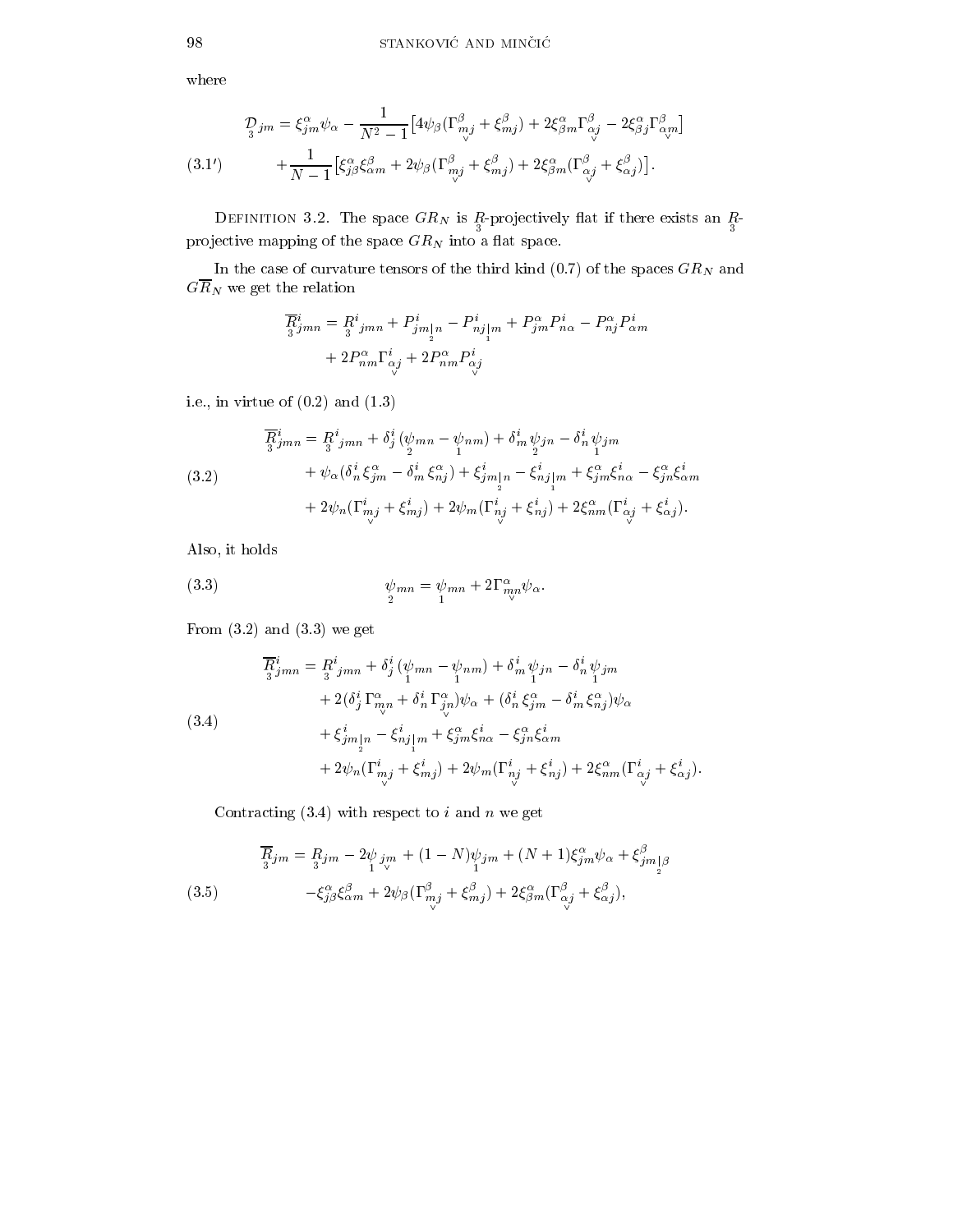hence

(3.6) 
$$
(1+N)\psi_{jm} = \underset{1}{R}_{j_m} - \overline{\underset{3}{R}}_{j_m} + (N+1)\xi_{jm}^{\alpha}\psi_{\alpha} + \xi_{jm}^{\beta}\psi_{\beta} + \xi_{jm}^{\beta}\psi_{\beta} + 2\psi_{\beta}(\Gamma_{mj}^{\beta} + \xi_{mj}^{\beta}) + \xi_{jm}^{\alpha}\Gamma_{\alpha j}^{\beta} - \xi_{\beta j}^{\alpha}\Gamma_{\alpha j}^{\beta}.
$$

Substituting (3.6) in (3.5) we get

$$
(N-1)\psi_{jm} = R_{j\dot{m}} - \overline{R}_{j\dot{m}} - \frac{1}{N+1} \left[ 2R_{j\dot{m}} - 2\overline{R}_{j\dot{m}} + 2(N+1)\xi_{jm}^{\alpha}\psi_{\alpha} + 2\xi_{jm\beta}^{\beta}\right]
$$
  
\n
$$
(3.7) \qquad + 4\psi_{\beta}(\Gamma_{mj}^{\beta} + \xi_{mj}^{\beta}) + 2\xi_{\beta m}^{\alpha}\Gamma_{\alpha j}^{\beta} - 2\xi_{\beta j}^{\alpha}\Gamma_{\alpha m}^{\beta}\right] + (N+1)\xi_{jm}^{\alpha}\psi_{\alpha}
$$
  
\n
$$
+ \xi_{jm\beta}^{\beta} - \xi_{j\beta}^{\alpha}\xi_{\alpha m}^{\beta} + 2\psi_{\beta}(\Gamma_{mj}^{\beta} + \xi_{mj}^{\beta}) + 2\xi_{\beta m}^{\alpha}(\Gamma_{\alpha j}^{\beta} + \xi_{\alpha j}^{\beta}).
$$

Now, from  $(3.4,6,7)$  by conditions  $(3.1,1')$  we get

$$
\overline{W}(\overline{R})^i_{jmn} = W(R)^i_{jmn},
$$

where

(3.8)  
\n
$$
W\left(\frac{R}{3}\right)^{i}_{jmn} = \frac{R^{i}_{jmn} + \frac{2}{N+1} \delta^{i}_{j} \frac{R}{3} m_{v} + \frac{1}{N^{2}-1} \left[ (N\frac{R}{3}j_{n} - \frac{R}{3}n_{j}) \delta^{i}_{m} - (N\frac{R}{3}j_{m} - \frac{R}{3}n_{j}) \delta^{i}_{n} \right] - \frac{2}{N+1} \delta^{i}_{j} \Gamma^{{\beta}_{m} n_{p} \beta} - \frac{1}{N+1} \delta^{i}_{m} \Gamma^{{\beta}_{m} \beta}_{\frac{1}{\sqrt{2}}} + \frac{1}{N+1} \delta^{i}_{n} \Gamma^{{\beta}_{m} \beta}_{\frac{1}{\sqrt{2}}} - \Gamma^{i}_{j m} \left[ n + \Gamma^{i}_{\frac{1}{\sqrt{2}}} \right] m.
$$

Consequently, the next theorems hold:

Theorem 3.1. The tensor (3:8) is an invariant of an <sup>R</sup> -pro jective mapping.I HEOREM 3.3. If GRN is  $\frac{n-p}{3}$  declively hat then

$$
W\left(\underset{3}{R}\right)^{i}{}_{jmn}=0.
$$

# $\frac{n}{4}$ -projective mappings

 $\frac{1}{4}$  because mapping  $\frac{1}{4}$  : Gry  $\frac{1}{4}$  because if the set of the set of the set of the set of the set of the set of the set of the set of the set of the set of the set of the set of the set of the set of the following condition is satisfied

$$
\delta_j^i \left( \mathcal{D}_{mn} - \mathcal{D}_{nm} \right) + \delta_m^i \mathcal{D}_{jn} - \delta_n^i \mathcal{D}_{jm} + 2(\delta_j^i \Gamma_{mp}^{\alpha} + \delta_m^i \Gamma_{jn}^{\alpha}) \psi_{\alpha} \n+ (\delta_n^i \xi_{jm}^{\alpha} - \delta_m^i \xi_{nj}^{\alpha}) \psi_{\alpha} + \xi_{jm}^{\alpha} \xi_{n\alpha}^i - \xi_{jn}^{\alpha} \xi_{\alpha m}^i + 2 \psi_n (\Gamma_{mj}^i + \xi_{mj}^i) \n+ 2 \psi_m (\Gamma_{nj}^i + \xi_{nj}^i) + 2 \xi_{mn}^{\alpha} (\Gamma_{\alpha j}^i + \xi_{\alpha j}^i) = 0,
$$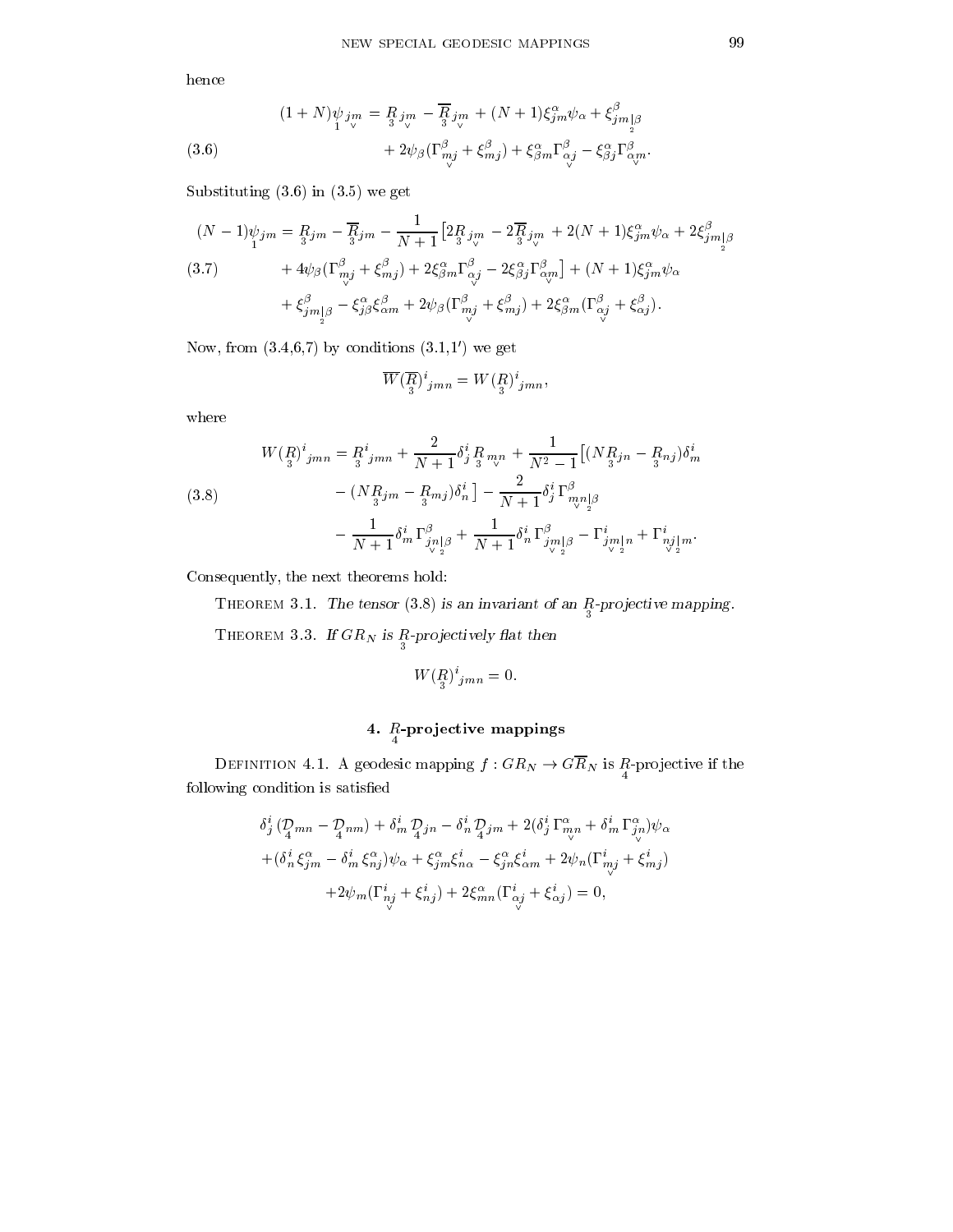where

$$
\begin{split} \mathcal{D}_{4}{}^{j m} &= \xi^{\alpha}_{j m} \psi_{\alpha} - \frac{1}{N^2-1} \big[ 4 \psi_{\beta} (\Gamma^{\beta}_{m j} + \xi^{\beta}_{m j}) + 2 \xi^{\alpha}_{m \beta} \Gamma^{\beta}_{\alpha j} - 2 \xi^{\alpha}_{j \beta} \Gamma^{\beta}_{\alpha m} \big] \\ &\quad - \frac{1}{N-1} \big[ \xi^{\alpha}_{j \beta} \xi^{\beta}_{\alpha m} - 2 \psi_{\beta} (\Gamma^{\beta}_{m j} + \xi^{\beta}_{m j}) - 2 \xi^{\alpha}_{m \beta} (\Gamma^{\beta}_{\alpha j} + \xi^{\beta}_{\alpha j}) \big]. \end{split}
$$

 $\frac{4}{4}$  projectively is the space of  $\frac{4}{4}$  if the space of  $\frac{4}{4}$ pro jective mapping processes the space. We would consider the space GRN into a space  $\alpha$ 

For curvature tensors of the fourth kind (0.8) we get

$$
\begin{aligned} \overline{R}^i_{4jm n} &= R^i_{4jm n} + P^i_{jm}{}_{[n} - P^i_{nj}{}_{[m} + P^{\alpha}_{jm} P^i_{n\alpha} - P^{\alpha}_{nj} P^i_{\alpha m} \\ &+ 2 P^{\alpha}_{mn} \Gamma^i_{\alpha j} + 2 P^{\alpha}_{mn} P^i_{\alpha j} \end{aligned}
$$

i.e.

$$
\overline{R}_{jmn}^{i} = R_{4\ jmn}^{i} + \delta_j^i (\psi_{mn} - \psi_{nm}) + \delta_m^i \psi_{jn} - \delta_n^i \psi_{jm}
$$
\n
$$
+ \psi_\alpha (\delta_n^i \xi_{jm}^\alpha - \delta_m^i \xi_{nj}^\alpha) + \xi_{jm\lfloor n \rfloor}^i - \xi_{nj\lfloor m \rfloor}^i + \xi_{jm}^\alpha \xi_{n\alpha}^i - \xi_{jn}^\alpha \xi_{\alpha m}^i
$$
\n
$$
+ 2\psi_n (\Gamma_{mj}^i + \xi_{mj}^i) + 2\psi_m (\Gamma_{nj}^i + \xi_{nj}^i) + 2\xi_{mn}^\alpha (\Gamma_{\alpha j}^i + \xi_{\alpha j}^i).
$$

Now analogously to the previous cases, we get an invariant of an <sup>R</sup> -pro jective mapping in the form

(4.1)  
\n
$$
W (R)^{i}_{jmn} = R^{i}_{jmn} + \frac{2}{N+1} \delta^{i}_{j} R_{mn} + \frac{1}{N^{2}-1} [(N R_{j}n - R_{nj}) \delta^{i}_{m} - (N R_{j}m - R_{m}j) \delta^{i}_{n}] - \frac{2}{N+1} \delta^{i}_{j} \Gamma^{a}_{mn}{}_{|\alpha} - \frac{1}{N+1} \delta^{i}_{m} \Gamma^{a}_{jn}{}_{|\alpha} + \frac{1}{N+1} \delta^{i}_{n} \Gamma^{a}_{jm}{}_{|\alpha} - \Gamma^{i}_{jm}{}_{|\alpha} + \Gamma^{i}_{nj}{}_{|\alpha}{}^{n},
$$

i.e., the next theorems hold:

**THEOREM 4.1.** The tensor  $(4.1)$  is an invariant of an  $R$ -projective mapping.  $T$  he one m  $T$ . If GRN is  $T$  projectively had then

$$
W\left(\underset{4}{R}\right)^{i}{}_{jmn} = 0.
$$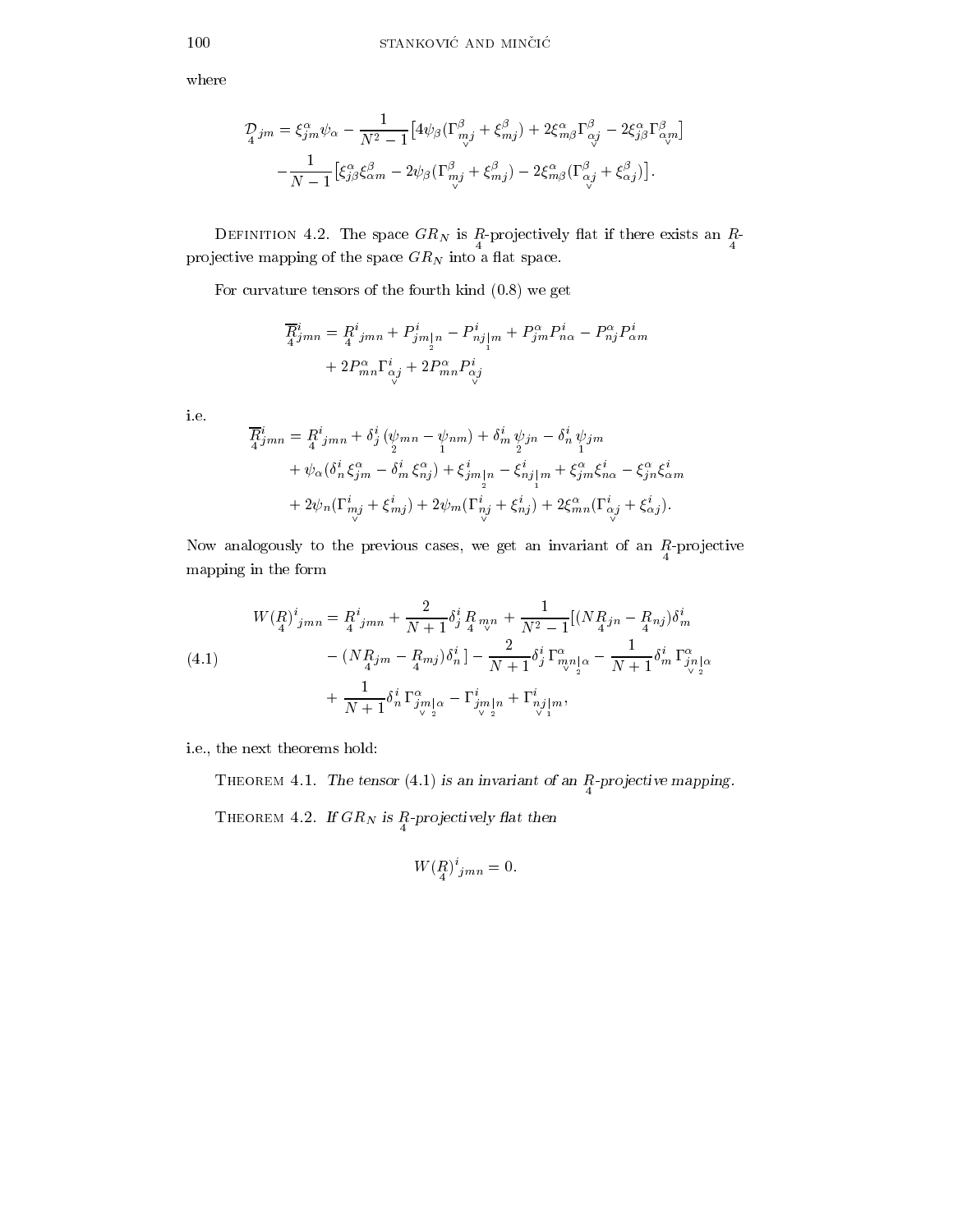#### $\sigma$ .  $R$  projective mappings

 $\frac{1}{2}$  and  $\frac{1}{2}$  if  $\frac{1}{2}$  if  $\frac{1}{2}$  if  $\frac{1}{2}$  if  $\frac{1}{2}$  if  $\frac{1}{2}$  if  $\frac{1}{2}$  if  $\frac{1}{2}$  if  $\frac{1}{2}$  if  $\frac{1}{2}$  if  $\frac{1}{2}$  if  $\frac{1}{2}$  if  $\frac{1}{2}$  if  $\frac{1}{2}$  if  $\frac{1}{2}$  if  $\frac{1}{2}$  if following condition is satisfied

$$
2\delta_m^i \xi_{j\beta}^{\alpha} \xi_{n\alpha}^{\beta} - 2\delta_n^i \xi_{j\beta}^{\alpha} \xi_{m\alpha}^{\beta} - (N-1)(\xi_{j\,m}^{\alpha} \xi_{\alpha n}^i - \xi_{j\,n}^{\alpha} \xi_{m\alpha}^i
$$

$$
+ \xi_{mj}^{\alpha} \xi_{n\alpha}^i - \xi_{nj}^{\alpha} \xi_{\alpha m}^i = 0.
$$

 $\frac{1}{5}$   $\frac{1}{5}$   $\frac{1}{5}$   $\frac{1}{5}$   $\frac{1}{5}$   $\frac{1}{5}$   $\frac{1}{5}$   $\frac{1}{5}$   $\frac{1}{5}$ pro jective mapping processes the space. We would consider the space GRN into a space  $\alpha$ 

For curvature tensors of the fifth kind (0.9) of the spaces  $GR_N$  and  $G\overline{R}_N$  we find the relation

$$
\overline{R}_{jmn}^{i} = R_{j\,mn}^{i} + \frac{1}{2} (P_{jm\,|n}^{i} - P_{jn\,|m}^{i} + P_{mj\,|n}^{i} - P_{nj\,|m}^{i} + P_{jm\,|m}^{\alpha} - P_{jm\,|m}^{\alpha} - P_{jm}^{\alpha} P_{m\alpha}^{i} + P_{mj}^{\alpha} P_{n\alpha}^{i} - P_{nj}^{\alpha} P_{\alpha m}^{i})
$$

i.e.

(5.1)  
\n
$$
\overline{R}_{jmn}^{i} = R_{jmn}^{i} + \frac{1}{2} \delta_j^{i} (\psi_{mn} - \psi_{nm} + \psi_{mn} - \psi_{nm}) + \frac{1}{2} \delta_m^{i} (\psi_{jn} + \psi_{jn}) - \frac{1}{2} \delta_n^{i} (\psi_{jm} + \psi_{jm}) + \frac{1}{2} (\xi_{jm\,n}^{i} - \xi_{jn\,m}^{i} + \xi_{mj\,n}^{i} - \xi_{nj\,m}^{i}) + \xi_{jm}^{\alpha} \xi_{\alpha n}^{i} - \xi_{jn}^{\alpha} \xi_{m\alpha}^{i} + \xi_{mj}^{\alpha} \xi_{\alpha n}^{i} - \xi_{nj}^{\alpha} \xi_{\alpha m}^{i}).
$$

Putting

$$
\psi_{jn} = \frac{1}{2}(\psi_{jn} + \psi_{jn})
$$

we get from (5.1)

(5.2)  
\n
$$
\overline{R}_{5}^{i}_{jmn} = R_{5}^{i}_{jmn} + \delta_{j}^{i} (\psi_{mn} - \psi_{nm}) + \delta_{m}^{i} \psi_{jn} - \delta_{n}^{i} \psi_{jm}
$$
\n
$$
+ \frac{1}{2} (\xi_{jm}^{i}_{jm} - \xi_{jn}^{i}_{m} + \xi_{mj}^{i}_{m}) - \xi_{nj}^{i}_{m} + \xi_{jm}^{\alpha} \xi_{\alpha n}^{i} - \xi_{jn}^{\alpha} \xi_{m\alpha}^{i} + \xi_{mj}^{\alpha} \xi_{m\alpha}^{i} - \xi_{nj}^{\alpha} \xi_{mn}^{i}.
$$

 $\frac{12}{12}$  minutes cases, we get  $\frac{12}{12}$ 

$$
\overline{W}(\overline{R})^i_{jmn} = W({\underset{5}{R}})^i_{jmn},
$$